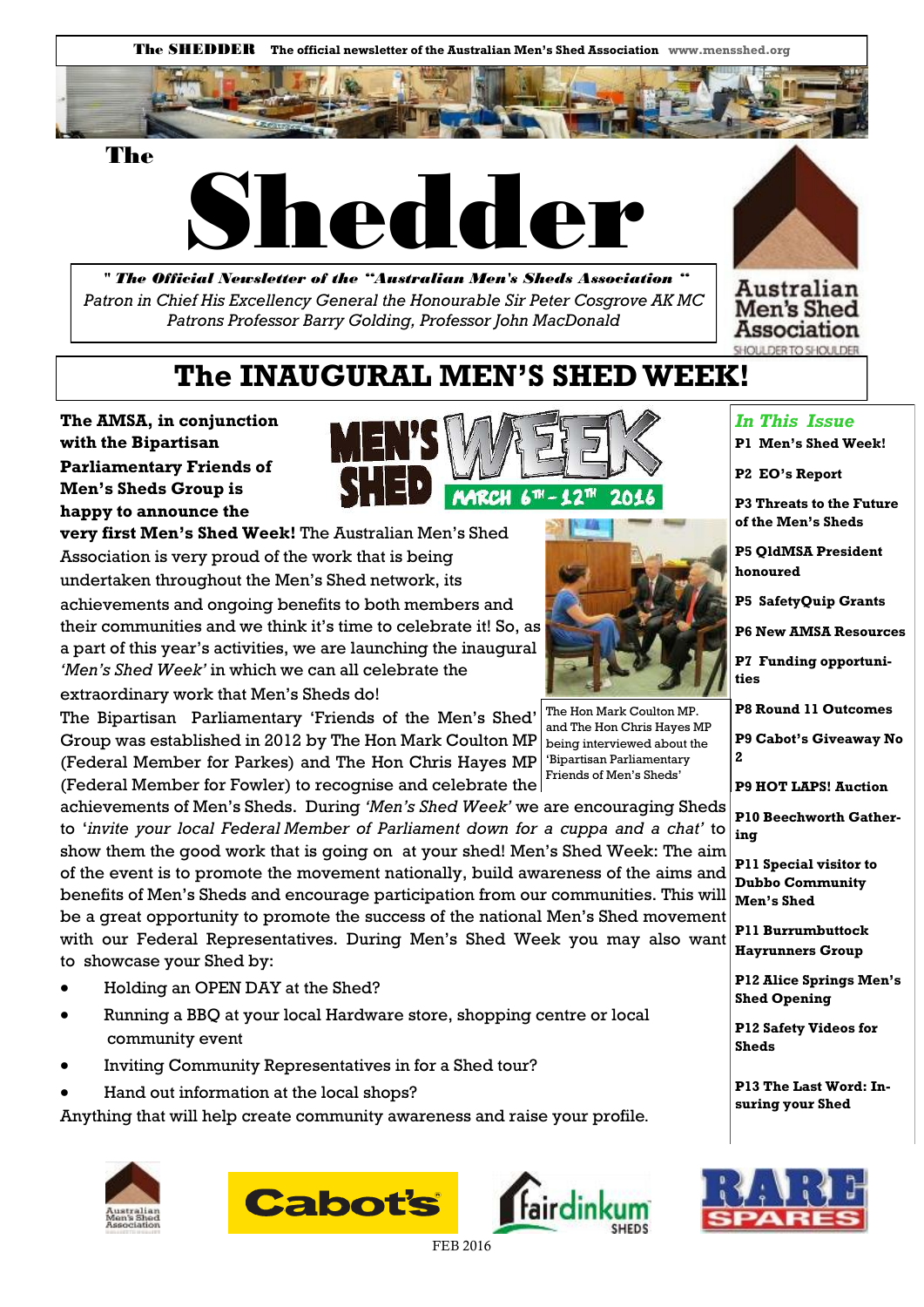



## **EO'S Report**

### **So what does a Men's Shed look like in 2016?**

It is far more than a tin shed is the easy answer. The far more complex one is what do they do and how do they do it.

The question "what is a Men's Shed?" has often been asked at Men's Shed Forums where the audience are all 'Shedders' and is often met with a silence. Even these participants have a difficulty in putting words together in response.

Usually when posed the question there are mutterings of :

"is place where men can go and work on meaningful projects in the company of other men"

- "is a place of camaraderie"
- "it's a place of belonging"
- "a place to have a chat over a cuppa" and the standard giggle line
- "it's where I go to escape the missus"

All of these are correct but none of them are definitive.

There has been many great descriptions written on Men's Sheds as part of the introductory text within academic research done on Men's Sheds and the health benefits of them but, it is probably easiest to describe what a Men's Shed is *NOT* rather than what it is.

In a previous issue we looked at *'What makes a great Men's Shed'* and in this issue we are focusing more on the pitfalls to look out for and some of the things that a Men's Shed is not supposed to be.

## **Potential Threats to the Future of Men's Sheds**

At the 6<sup>th</sup> National Men's Shed Conference held in Newcastle NSW October last year, AMSA's Community Engagement Officer Gary Green gave a presentation on what we see as the biggest threats to the Men's Shed Movement in the future.

Our thoughts come from more than 16 years of observing and being involved in Sheds at the grass roots and administrative levels and reflect some of the difficult issues that have emerged as the Shed movement has evolved.

The list as we see it but not necessarily in order of importance:

**Threat 1 - Loss of ownership and self determination at the local level** Men's Sheds have been highly successful in engaging with older men in our communities and one of the reasons is that the men who go to the Shed feel a sense of ownership about the Shed. The Shed may officially be under the auspice of another organisation (or they may be independent) but the men 'feel' that it is their Shed and that they collectively determine the direction in which the Shed may go.







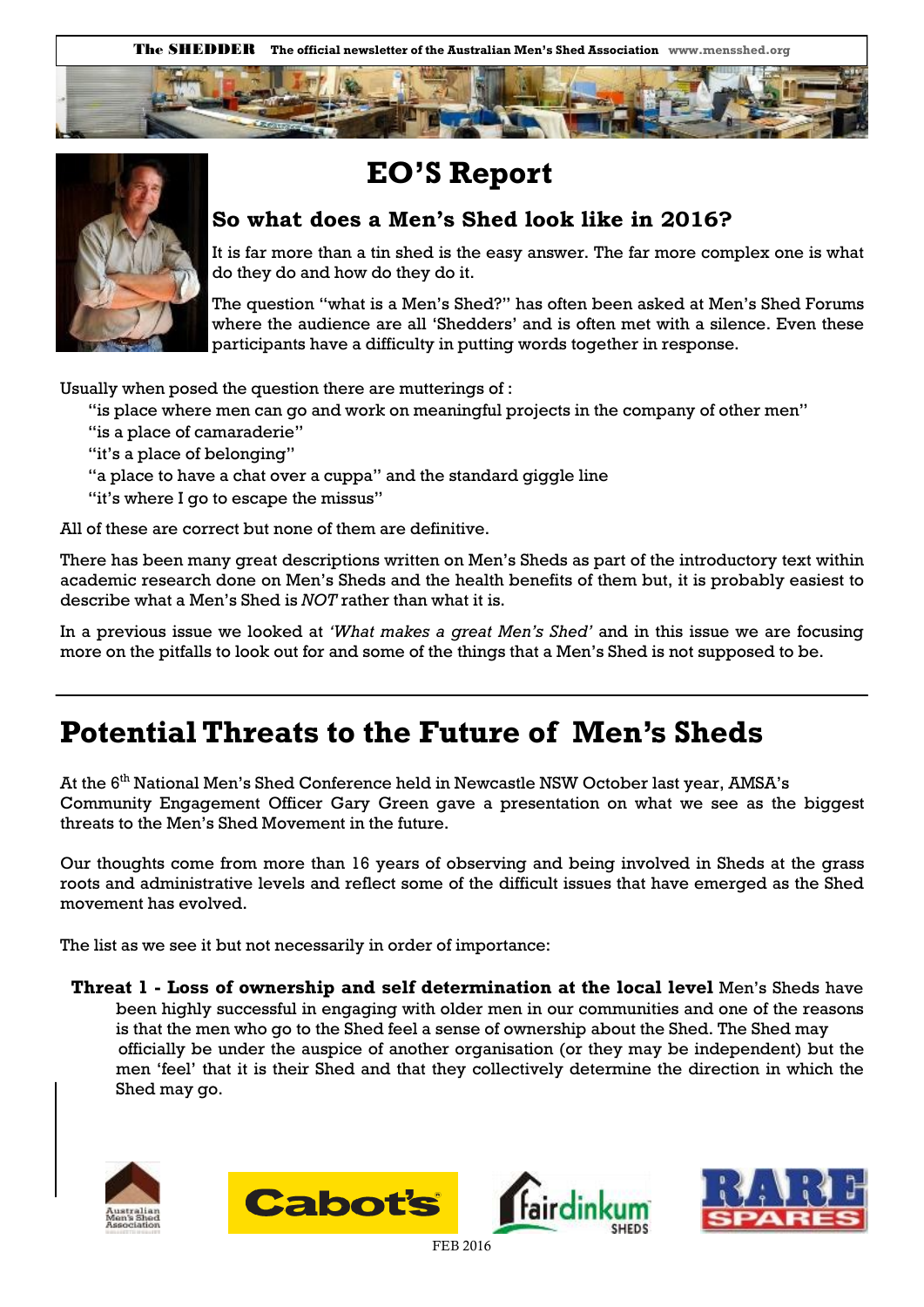

- **Threat 2 Lack of genuine democratic process within the Shed** The ownership also has its roots in everyone having an equal say on Shed activities and direction. Exemplary Sheds follow true democratic processes even though this may be achieved in an informal way. If the men are consulted about issues and they feel that they have been listened to and that their opinion is considered then, even if the final decision may not be agreed with, they can usually accept it. This skill to determine the general feeling amongst shedders is one which the Shed leadership should have or develop.
- **Threat 3 Bureaucratisation and Interference** Along the same lines as 1 & 2, bureaucracies and their interference can lead to dissatisfaction in the Shed. This especially becomes a threat when the bureaucracy holds the purse strings either through providing grant monies or through auspicing the Shed. Bureaucracies should accept that, as much as possible, the Shed should be run by the men for the men.
- **Threat 4 Over formalisation/over prescribing** One of the reasons that men find Men's Sheds safe and comfortable environments to be in is that Sheds are generally as informal as they can possibly be while still complying with relevant laws and regulations especially around safety. Men seem to like informality rather than prescriptive management that may stifle the Sheds ability to adapt to changing shedders and their changing needs. Keep it simple and remember that the principles behind Men's Sheds are NOT rocket science – as a matter of fact the principles are very simple and generally do not need to be over complicated!
- **Threat 5 Service focussed**  Men's Sheds are not a service for men but activities organised by men. Mostly Men's Sheds do not provide services to men – they are merely men friendly spaces that men choose to go to. The focus should be on the men who come and allow them to decide their destiny (and activities) within the Shed.
- **Threat 6 Turning sheds into health services/centre's** Most Government funding available to Men's Sheds comes from health budgets or because Sheds have a positive health outcomes for those who attend. The big health outcome recognised by all is that Men's Sheds reduce social isolation and this, in turn, means that shedders have a better chance of staying healthy than their non-shed counterparts. However Sheds should not become Health Centres or Services. Health staff may be invited to attend the Shed by the shedders to educate or screen but this should be at the discretion of the Shed members and not be demanded by the health service.
- **Threat 7 Profit focused** Some Sheds can get caught up in chasing the dollars and this can lead to a focus on production outcomes rather than a focus on the outcomes for the men. Most men in Sheds are retired (or semi retired) and they have actively avoided chasing the mighty dollar and the work load and responsibility that this creates. They wish to lead a less stressful life. But the shedders also love to help out others within their community – provide them with a meaningful task to do that is helping out someone else or some other group and they will jump at the opportunity to do so while at the same time be helping themselves.
- **Threat 8 Non inclusiveness** We at AMSA would like to think that all member Sheds are inclusive of all men no matter what their beliefs or background or preferences. We encourage Sheds to do the same and not discriminate against those who may be perceived as 'different'!







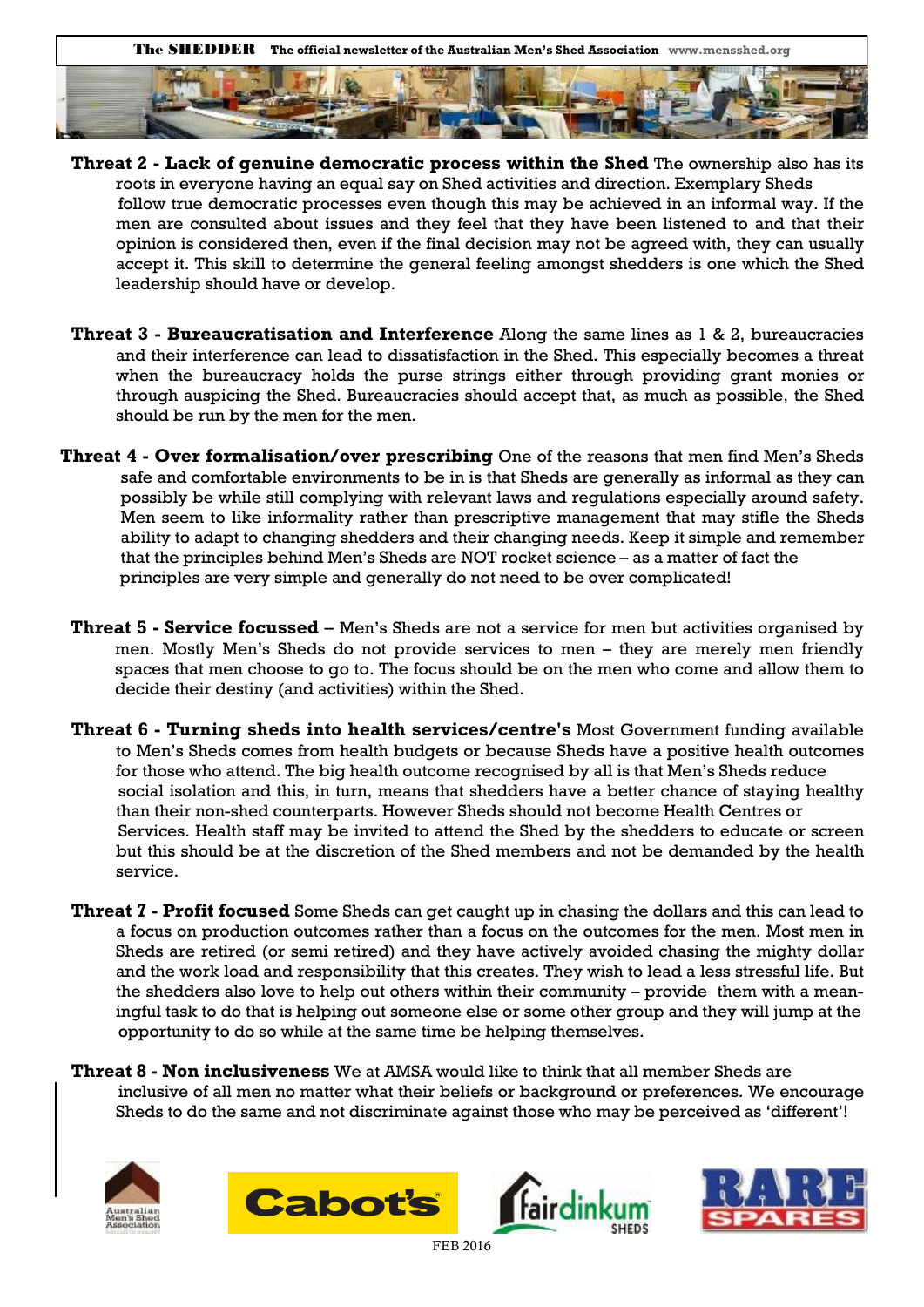

- **Threat 9 Inadequate insurance** Adequate insurance is vital to the ongoing sustainability of Sheds or there is a risk that, following a misadventure, the Shed will be financially disadvantaged and/or close down following a potential court case. Check your Shed's insurance against the AMSA Group Insurance that is available (designed specifically for Men's Sheds) and make sure that you are comparing apples with apples
- **Threat 10 Accidents and injuries** "Your shed is only one accident away from being closed down" (Worksafe Victoria). Each and every one of us in Sheds has a responsibility to look out for the safety of visitors and all the other shedders around us. If you see something that you feel is unsafe then mention it to the person(s) – don't just wait for the accident to happen or for someone else to do it! Count your fingers when you get to the Shed each morning and follow safe practices so that, when you leave in the afternoon, you have the same number.
- **Threat 11 Poor Governance & Compliance** There are so many potential problems within Sheds that do not have Governance and Compliance policies and practices in place. Constitutions may not being followed, no one making decisions or poor decision making, AGMs that do not follow correct procedure, poor financial management, etc. AMSA has recommended example documents such as Constitutions, policies, procedures etc. Make use of them and ensure that all members are aware of them. Follow the correct procedures in order to avoid further problems down the track.
- **Threat 12 – Peacocks & Others** You will all recognise the Shed Peacock! He is the one who is more important than anyone else and because he knows better than anyone else- what should be done, how it should be done irrespective of what anyone else thinks! We have observed

this being a problem at Shed, State and National level. The self important peacock classically bullies himself into a position of power within the Shed and then attempts to run the show on his own. All too often AMSA ends up getting a phone call from this self important peacock and he is puzzled – "I don't understand why the other members are not coming anymore? I have set up the Shed so well for them!". Of course the idea that the "'other blokes' are quite capable of doing it together never enters his head. They have voted with their feet and just left the Shed (maybe for another Shed). The rest of the shedders need to stand up to these bullies and learn to say "NO".

 We also include in this category the absolute stickler for dotting 'i's and crossing 't's that can, at times, detract from the true running of the Shed so that everyone is bogged down in trivialities rather than the things that matter.



**REMEMBER, IF YOU HAVE NOT ALREADY COMPLETED YOUR IN-SURANCE RENEWAL QUESTIONNAIRE PLEASE CONTACT AMSA AS SOON AS POSSIBLE on** 

> **1300 550 009! CURRENT POLICIES EXPIRE 28TH FEB!**







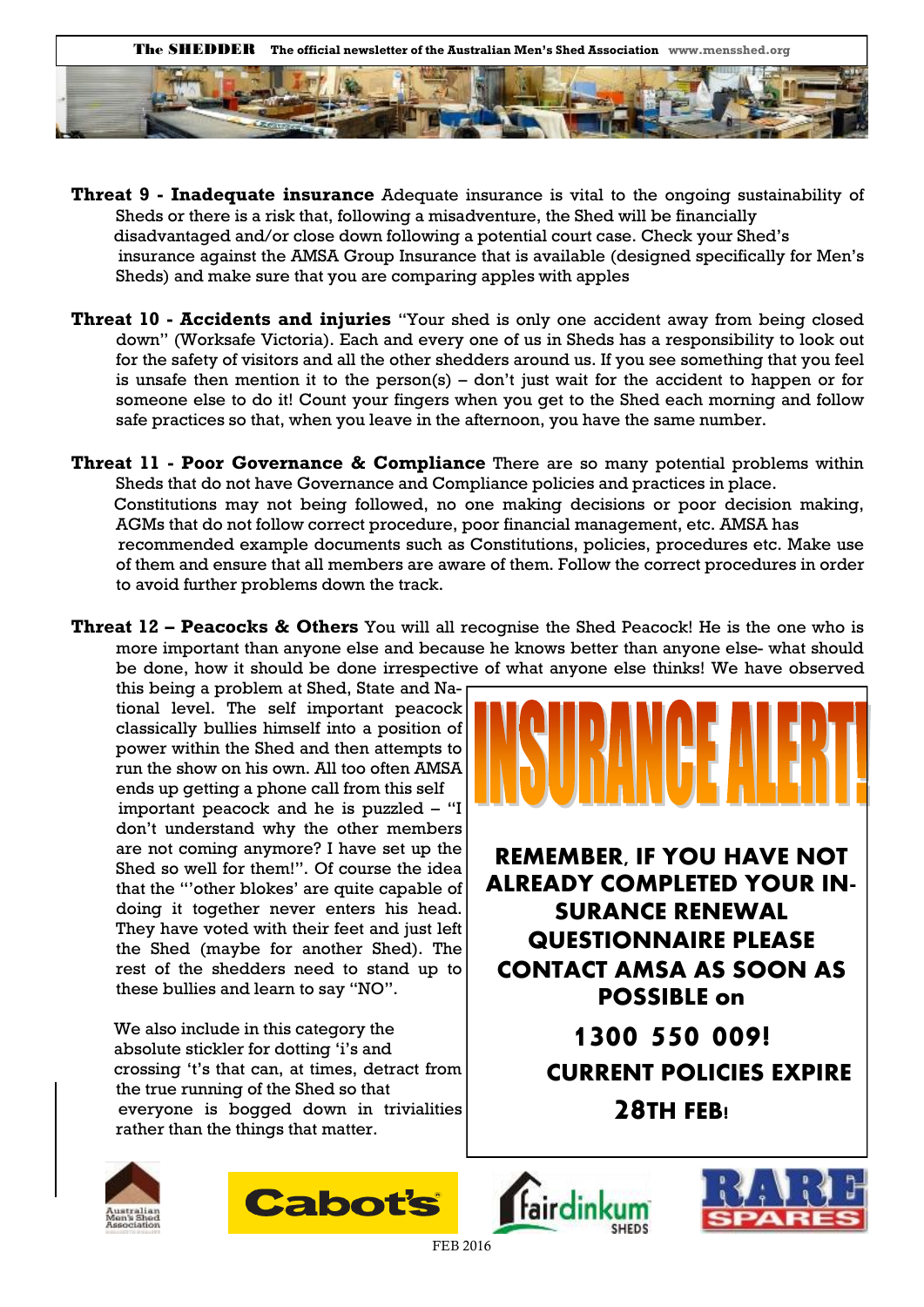

### **QLDMSA President Honoured on Australia Day**



In the build–up to Australia Day the Governor-General and Chancellor of the Order of Australia (and Patron-in-Chief of the Australian Men's Shed Association) His Excellency General the Honourable Sir Peter Cosgrove AK MC (Ret'd) approved the awards announced in the Australia Day 2016 Honours List.

The List recognises a diverse range of contributions and service across all fields, including professional endeavours, community service, Defence and Emergency Services personnel.



**(OAM) for service to the community through the Men's Shed movement.**

Graeme has been a tireless advocate for Men's Sheds since 2007 and we would like to congratulate Graeme on this profound acknowledgement and thank him for his commitment to the Association and the national Men's Shed Movement.

### **SafetyQuip Community Goodwill Project Grants Outcomes**

SafetyQuip have made their determination on the recipients of the three grants for Men's Sheds who are planning or currently working on a *major Community goodwill* .The 3 grants being offered are \$3,000, \$1,250 and \$750.

#### **\$3,000- Cardiff District Men's Shed Inc** -**Buddy Benches** - Primary school project that

address bullying and loneliness- a bullied/lonely student sits on the bench, allowing students/teachers to identify those in distress.



ORDER **AUSTRALIA** 

**\$1,250– Leeton Shire Men's Shed**-**Male Role Model Program**-approached by a local school to conduct a program for boys without a father figure-have provided support for 4-6 boys one day a week for the past two years undertaking woodwork and mentoring. The program has seen increased confidence and self- discipline with the boys.

**\$750-Diamond Creek Men's Shed**-**Program for the Disabled**-Shed provides mentoring and woodworking activities for young disabled men. Pilot program held in 2015 was very successful.







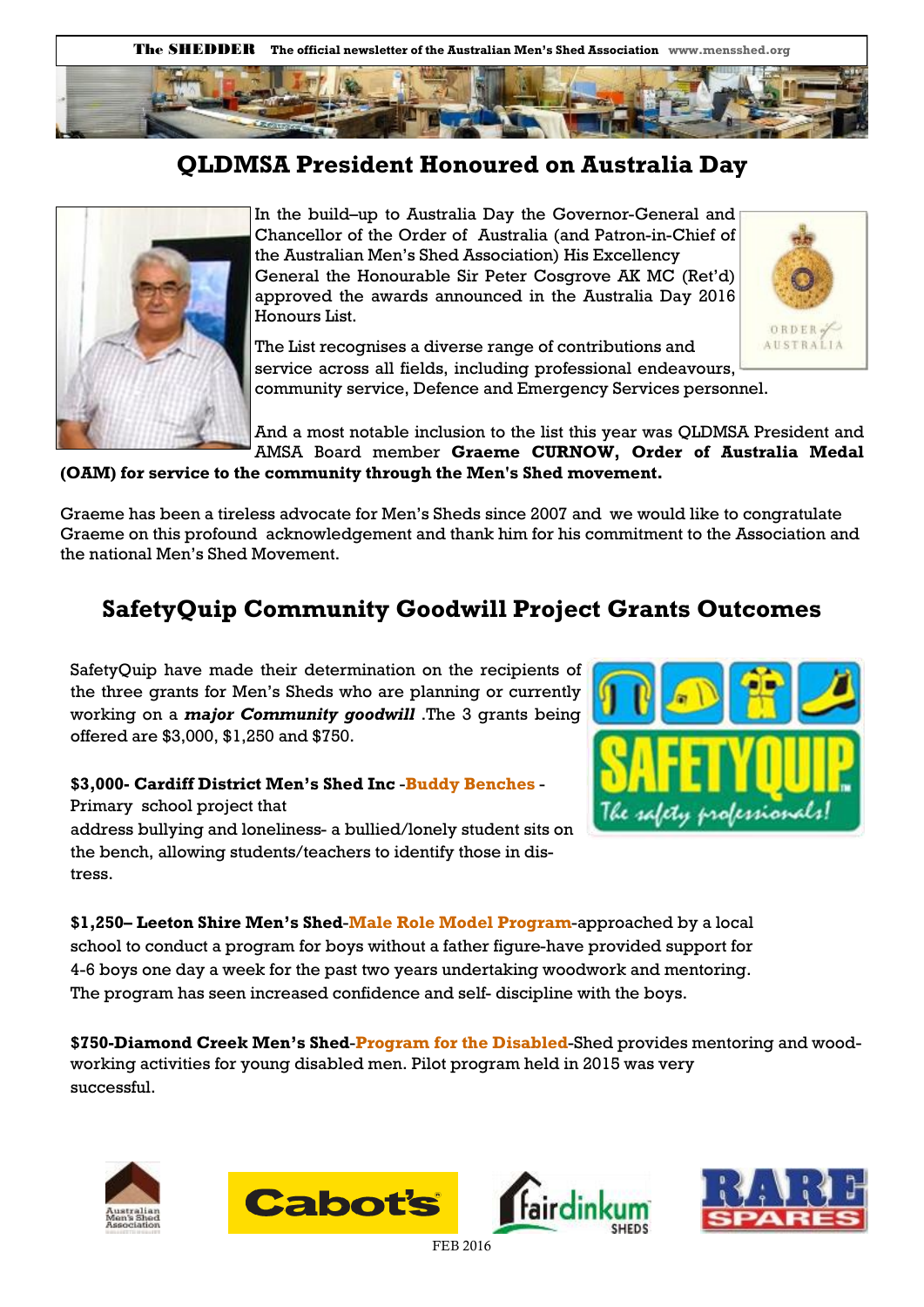# *NEW!!* Men's Shed Resources



AMSA is continually developing new resources for members so please ensure that you regularly check the AMSA website. You can access the Shed Resources by clicking on the 'Shed Resources' icon

#### *Now available:*

- *Test and Tag* a range of manuals, information sheets, guides, Equipment Register template
- A Guide to *Work for the* Dole Programme, and a range of government Factsheets such as WfD Host Organisations Kit
- User Guide for the *Spanner in the Works? Male health website*http://malehealth.org.au
- An updated version of the Manual-*Spanner in the Works? Male health check programme* within the Men's Shed
- *Association Incorporation* -various State Information Sheets
- Samples of *Memorandum of Understanding such* as MOU with an Auspicing Body
- *Succession Planning* in the Men's Shed Policy Statement

For more information email  $liz@$ mensshed.net

## **MENZSHED NZ**

## **Blue Skies Conference**

Kaiapoi 15 – 17 April 2016

The theme for the conference is 'Diversity, Collaboration and Health'.



**Diversity** – recognising the variety of sheds, solutions employed and issues affecting operations

**Collaboration** – working with the community, other charities and sheds

**Health** – achieving improvements in men's health

**Timetable overview** (see Conference schedule for more detail) Friday 15 April 11am – 12:30pm Registration and lunch12:30 pm - 5pm Welcome followed by internal and external sessions.

5pm until late Social get together, 'Our shed in a shoebox' exhibition and Carba-Tec BBQ dinner.

Saturday 16 April 9am – 5:30pm Official opening and Conference sessions.

6pm until late Fairdinkum Sheds Conference dinner at the Kaiapoi Golf Club.

Sunday 17 April 9am – 12pm Q&A session, AGM and Conference conclusion.













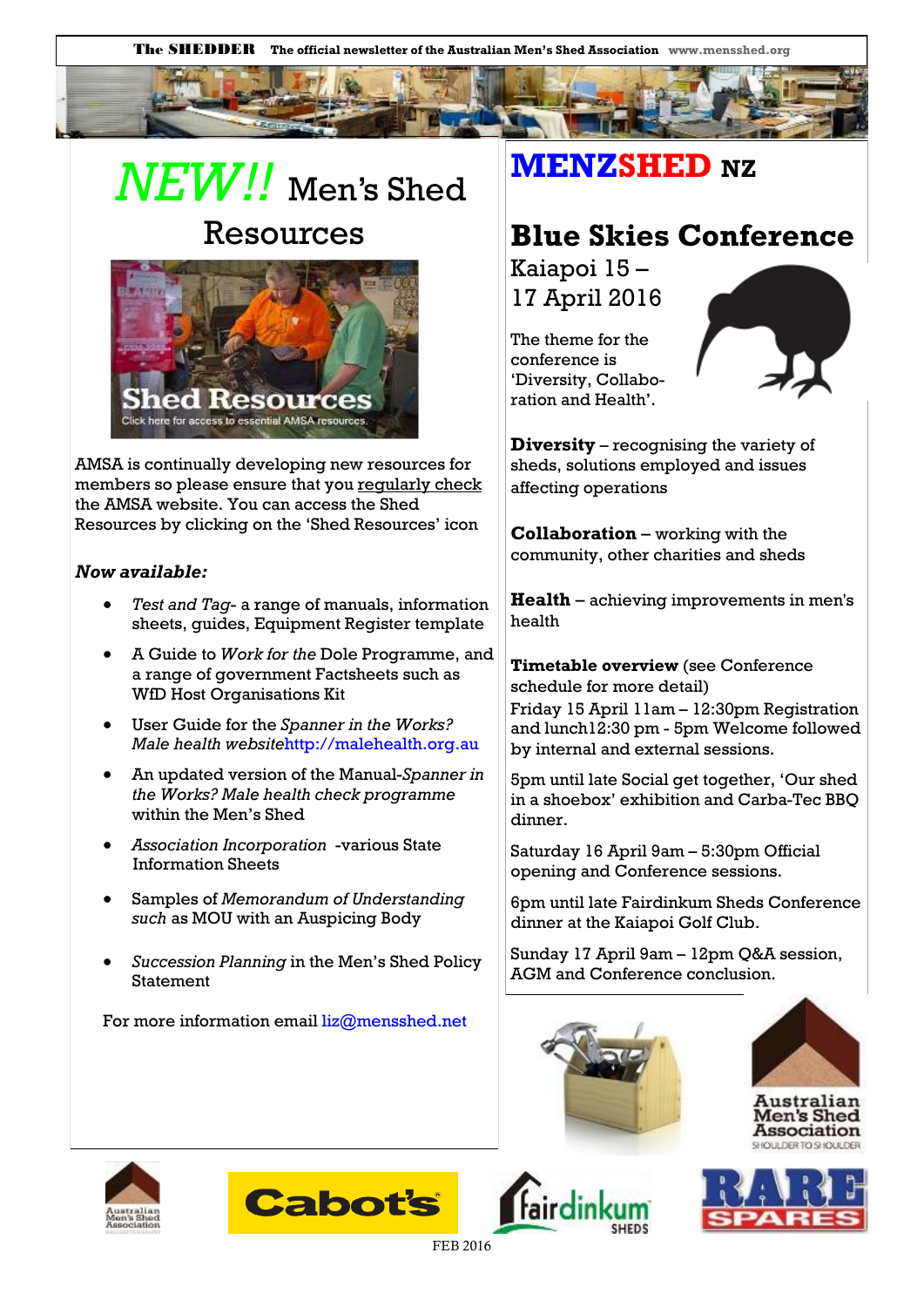

## **Men's Shed Funding Opportunities**

### **Stronger Communities Programme Round 2 Key aspects of the Stronger Communities Programme:**

Funding of \$150,000 per electorate per year will be allocated for two years (concluding in 2016-17) Grants of between \$5,000 and up to a maximum of \$20,000 are available for capital purchases/ activities;

Applicants are required to confirm matched funding in cash or in-kind on at least a dollar-for-dollar basis; Local government and incorporated not-for-profit organisations from within the Federal electorate are eligible to apply.

To obtain full details of Round 2, Men's Sheds are advised to:

- visit the website of the their local Federal MP or call the Electoral Office
- visit the website of Department of Infrastructure and Regional Development for further detailed information <http://investment.infrastructure.gov.au/funding/scp/>

### **'Small Grants for Rural Communities' (SGRC) - Round 29 – Now Open**

The Small Grants for Rural Communities is the longest running and broadest program FRRR offers, opening twice per year. It is a great example of a collaborative program that makes a difference to the sustainability of rural, regional and remote communities.

Grants of up to \$5,000 are available for projects and activities that offer clear public benefit for communities in rural, regional or remote Australia. Priority is given to communities of 10,000 or fewer. Applicants must be not-for-profit community organisations with an ABN or incorporation certificate. <http://www.frrr.org.au/grants/small-grants-for-rural-communities-round29>

### **Australia Post Community Grants**

Applications for the 2016 Our Neighbourhood Community Grants are now open. There are four key focus areas so please read the Guidelines carefully. Community organisations can benefit from funding of one-off grants of up to \$10,000

http://ourneighbourhood.com.au/our-grants.html?ilink=hfo-our-grants

### **Victorian Men's Sheds Program**

Men's sheds: building and strengthening Victorian communities grant. Funding is available to incorporated not-for-profit organisations and local councils. The Guidelines January 2016 are available at: http://www.dhs.vic.gov.au/\_\_data/assets/pdf\_file/0009/958788/Mens-Sheds-Guidleines-2016.pdf

### **Our Community Website**

provides advice, tools, resources and information about grant opportunities http:// ourcommunity.com.au/







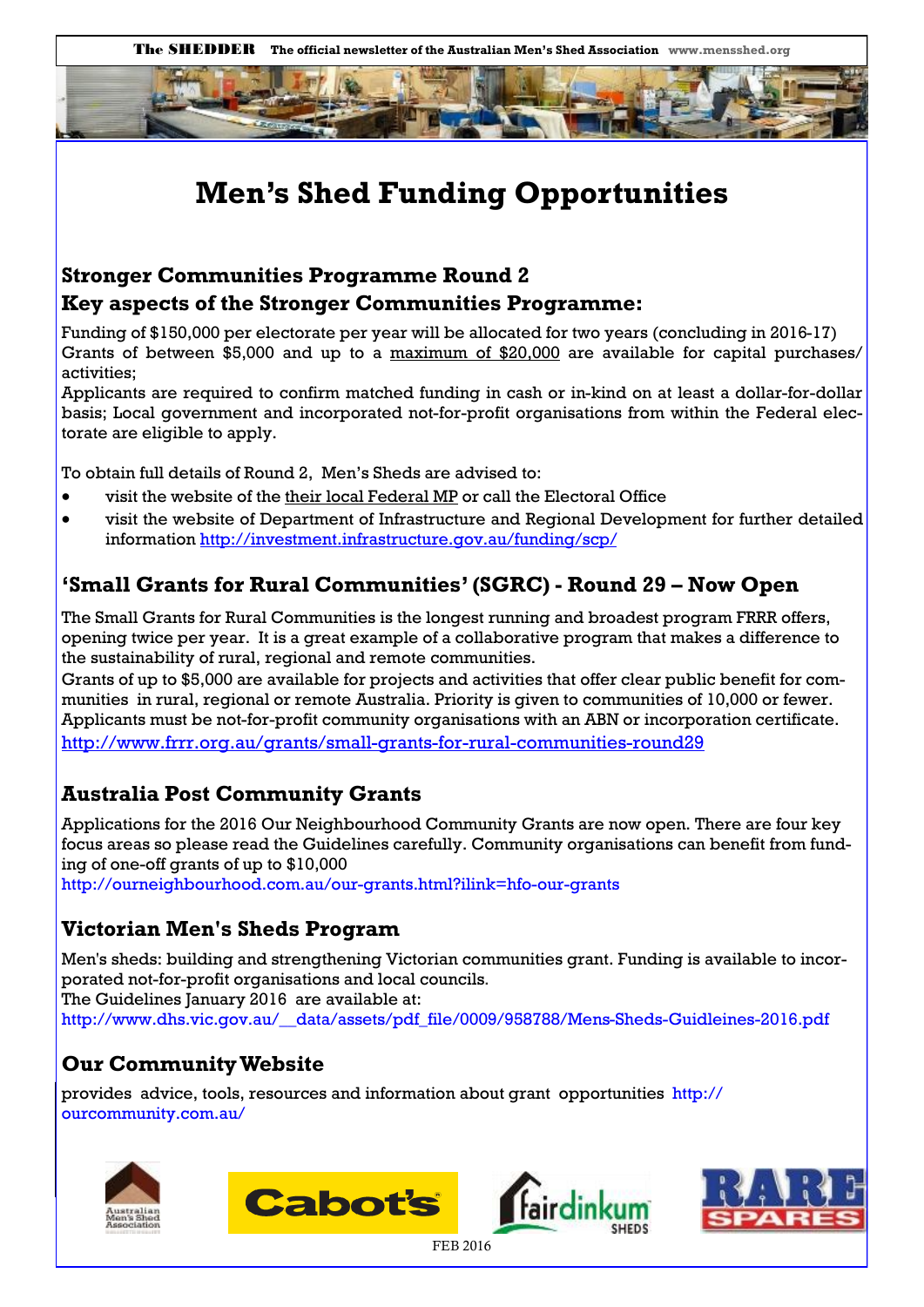

### **Australian Government National Shed Development Programme Round Eleven Report**

### Categories Overview

Individual Men's Sheds in Australia can apply for a range of financial support across the following three funding categories:

*-Category One: Tools, Equipment, Community Projects & Training* to a maximum of \$5,000

*-Category Two: Building Maintenance & Development* to a maximum of \$7,500 *-Category Three: Health Improvement Activities* to a maximum of \$5,000

### R11 Overall Statistics

| Category                                                                        | Applied | Value Re-<br>quested | Shortlisted | Recommended | Grants Of-<br>fered |
|---------------------------------------------------------------------------------|---------|----------------------|-------------|-------------|---------------------|
| Category 1-<br>Tools, Equipment,<br><b>Community Projects &amp;</b><br>Training | 81      | \$307,528.17         | 59          | 57          | \$180,010           |
| Category 2 - Building<br>Maintenance & Devel-<br>opment                         | 58      | \$335,871.95         | 39          | 34          | \$179,950           |
| Category 3-<br><b>Health Improvement</b><br><b>Activities</b>                   | 17      | \$41,066.90          | 17          | 17          | \$40,040            |
| Total                                                                           | 156     | \$684,467.02         | 115         | 108         | \$400,000           |
| Total Applicant Or-<br>ganisations                                              | 124     |                      |             |             |                     |

### Statistical Data of State Based Applications- All Categories

| <b>State</b>             | <b>Total applications</b> | <b>Total Successful</b> |  |
|--------------------------|---------------------------|-------------------------|--|
| <b>NSW</b>               | 56                        | 40                      |  |
| Vic                      | 52                        | 36                      |  |
| Qld                      | $\overline{23}$           | $17\,$                  |  |
| WA                       | 16                        | 8                       |  |
| SA                       | 6                         | 4                       |  |
| Tas                      | $\overline{a}$            | 2                       |  |
| <b>ACT</b>               | 1                         | 1                       |  |
| $\ensuremath{\text{NT}}$ | $\mathbf 0$               | 0                       |  |
| <b>Total</b>             | 156                       | 108                     |  |







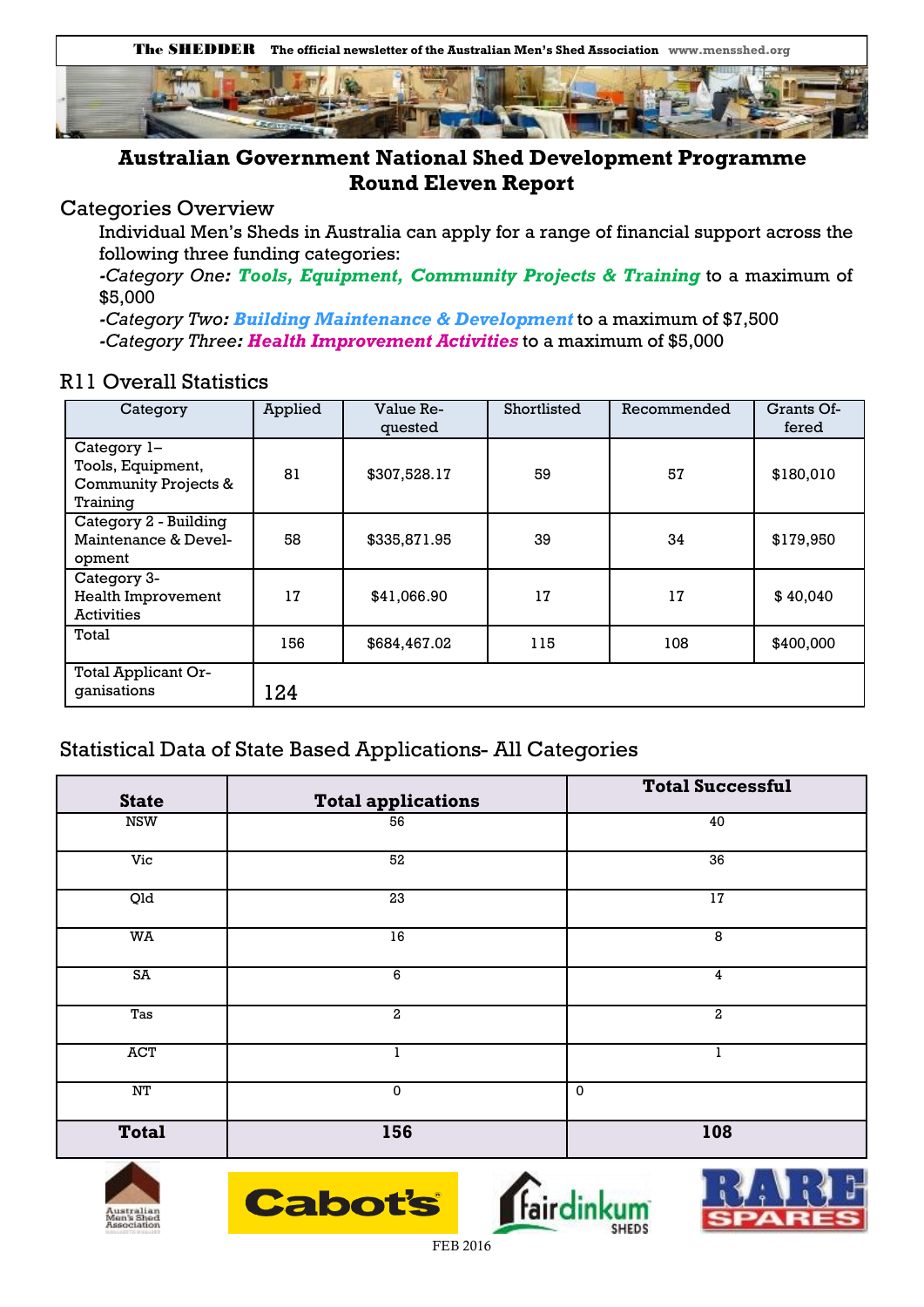## CABOT'S PRODUCT GIVEAWAY No 1

The couriers have been busy across the country delivering cans of

Cabot's product to many appreciative Men's Sheds. Each Men's Shed could select a total of 10 litres of product which was delivered free of charge. Gladstone Men's Shed put pen to paper and sent a great thank you note to Sam at Cabot's who has been managing the Product Giveaway No 1.

*From: Men's Shed Gladstone Date: 11/02/2016 9:51 pm (GMT+10:00) To: [sam.murphy@cabots.com.au,](mailto:sam.murphy@cabots.com.au) Liz [<liz@mensshed.net>](mailto:liz@mensshed.net) Subject: Thanks from Gladstone* 



**Cabot** 

*We picked up our Cabot's timber products today from the much appreciated first round offer, the lads gave up their morning tea just to look at the tins, so undoubtedly they have come to a good home. Took an opportunity to take a photo with a few of our members- in the background is a tepee we were just finishing off for St John's Primary School at Tannum Sands and the paints are sitting on one of the buddy benches we have made for Gladstone West State School. The smaller items are part of a large ongoing project where we make items for over 40 early childhood centres in the Gladstone region. We will also put this photo on our website [www.gladstonemensshed.org](http://www.gladstonemensshed.org)*

*Once again, our thanks to all at Cabot's.*

*Ron Steen, Secretary Gladstone Men's Shed Association Inc. [www.gladstonemensshed.org](http://www.gladstonemensshed.org)*

#### **PRODUCT GIVEAWAY NO 2**

Don't forget that accessing the Product Giveaway No 2 is easy:

- 1. go to the AMSA website, download & complete the Order Form
- 2. email it through to Sam Murphy Cabot's Marketing Coordinator: [sam.murphy@cabots.com.au](mailto:sam.murphy@cabots.com.au)

### **Rare Spares Hot Laps supporting AMSA**

Rare Spares have been proud supporters of Men's Shed since May 2015.

We decided we could help by auctioning off a spectacular

once in a lifetime opportunity to ride with V8 Supercar Superstar, Jason Bright, in his 600 horsepower Brad Jones Racing V8 Supercar to raise funds for The Australian Men's Shed Association.

Known as a 'Hot Lap', the lucky winner would be sitting next to Brighty in the very same V8 Supercar he races, as he drives at full race pace, around Sandown Park Raceway, just South East of Melbourne.

Running for two weeks on eBay, the auction was eventually won by Dale Sudholz, who then kindly gave his prize to his lucky friend, Robyn Cleary, who headed down to Sandown on the  $15<sup>th</sup>$  of September to have the ride of his life.

The winning amount was then donated by Rare Spares to help Men's Shed do what they do best which is help Aussie men right around the country. Rare Spares would like to thank Dale for bidding and we hope Robyn had a great time at Sandown. And of course, we are glad we could help and support the wonderful team at the Australian Men's Shed Association.









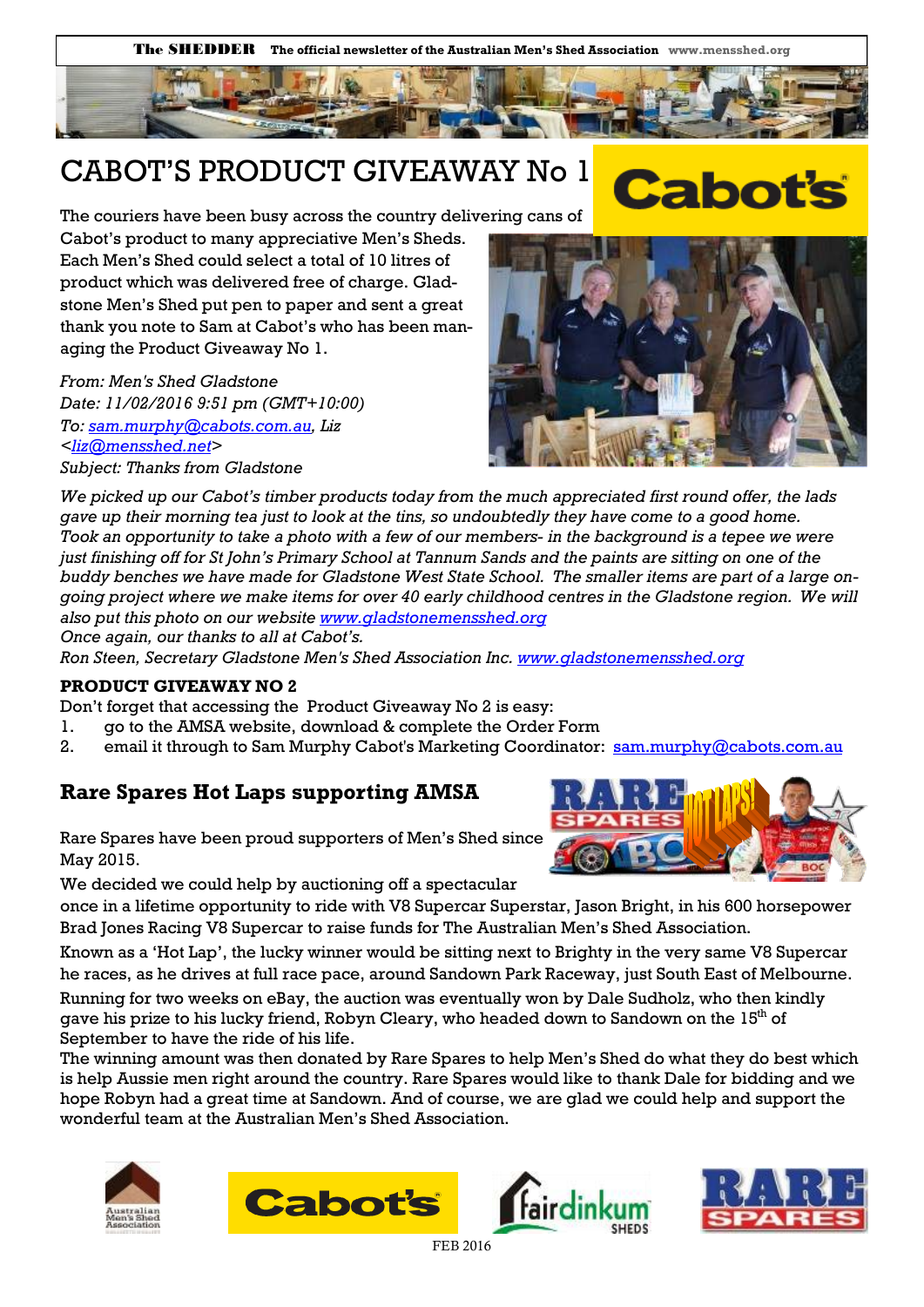The SHEDDER **The official newsletter of the Australian Men's Shed Association www.mensshed.org** 



## **The Beechworth Men's Shed Gathering**

AMSA Staff Mel (Membership and Insurance) and Liz (Shed Development) had the pleasure to attend the Beechworth Men's Shed Gathering held on Thursday 4 February 2016. Where is Beechworth?

Beechworth is a well-preserved historical town located in the north-east of Victoria. At the [2011 census,](https://en.wikipedia.org/wiki/Census_in_Australia#2011) Beechworth had a population of 2,789.



The Victorian Gold Rush has left Beechworth with an im-

pressive legacy of over 30 National Trust-listed buildings. The town has re-invented itself and evolved into a popular tourist destination and a growing wine-producing centre.

#### **The Men's Shed Gathering**

Hosted by the Beechworth Men's Shed, the aim of the Gathering was to share information, ideas and resources.137 shedders representing 35 Men's Sheds and 18 guests interested in the Men's Shed Movement attended, some travelling distances to share in the day. Of the 35 Men's Sheds represented, 28 are located in central Victoria and 7 within the NSW southern Riverina.

#### *Programme:*

The attendees met at the Beechworth Men's Shed for a welcome tea/coffee and were then transported to the venue for the formal morning session:

#### *Morning Session*:

Guest speaker: **Sean McDermott** – Account Manager Everest Risk Assurance Group Pty Ltd. Sean also works closely with the Australian Men's Shed Association (AMSA) to assist its members heighten their knowledge around risk and safety, followed by a *BBQ Lunch* hosted by the Beechworth Men's Shed

#### *Afternoon Session*:

Information exchange and Q& A hosted by Paul Sladdin – a director of the Australian Men's Shed Association and immediate past President of the Victorian Men's Shed Association; Mayor of Mansfield Shire Council and a member of the Mansfield Men's Shed . Deanne Terry – community participation team member Vic. Dept. of Health & Human Services. AMSA- National Shed Development Grants, Insurance, Resources, Latest News

Congratulation must go to all those who planned, organised and hosted the event. It was welcoming, informative and thoroughly enjoyable. On a daily basis we communicate with so many shedders from across the country but we really appreciate the opportunity to visit your region and speak directly with shedders. We had a wonderful experience and can highly recommend the Ice Creamery. Thank you for the hospitality offered to us during our stay. On our way home we called in to Thurgoona Men's Shed (Albury) and then onto a gathering of 8 Canberra Men's Sheds

Mel & Liz AMSA



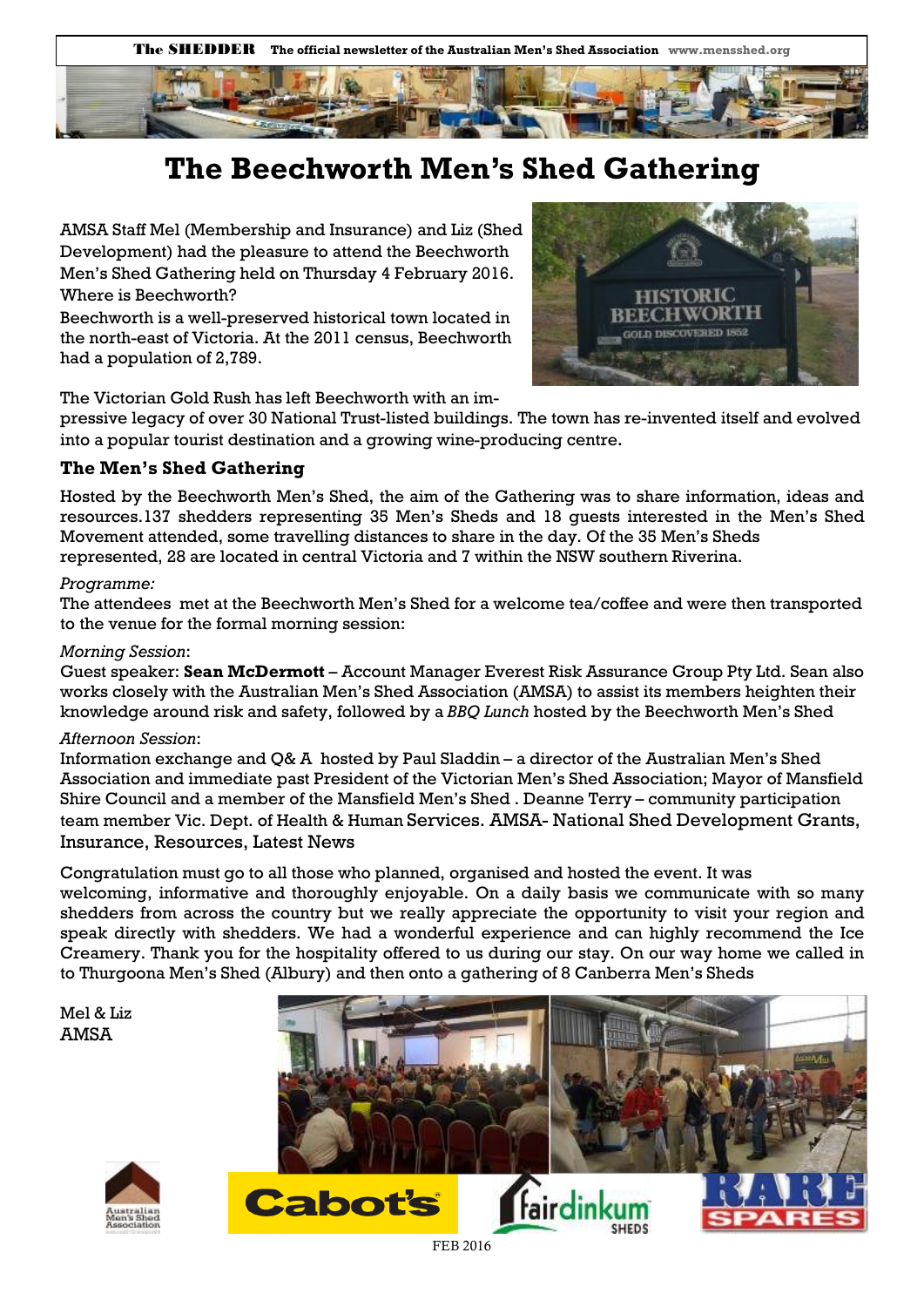



## **NSW Governor Visits Dubbo Community Men's Shed**

His Excellency General the Honourable David Hurley AC DSC (Ret'd) the

Governor of NSW and Mrs Linda Hurley visited the Dubbo Community Men's Shed while on a visit to Dubbo on

Thursday 18<sup>th</sup> February. Since the Governor was appointed just over a year ago he and Mrs Hurley try to spend a few days each month in rural areas.

Well it happened, with the Governor and Mrs Hurley attending the Shed and showing great interest in the various sections and workshops. The Governor also wanted to know more about the wood working workshop with a number of community projects being worked on.



The Governor and his wife were welcomed to the Shed at 'Smoko Time' by Kevin Sinclair the President and the Governor responded by saying how impressed he was with the Shed and that he could see it was very well involved within the local community. He went on to say, what a great job Men's Sheds were doing.

At the end of his address, Mrs Hurley spontaneously asked everybody to sing a song and led a rendition of 'You are my Sunshine'. The Governor's comment was 'she always does this everywhere we go'.

At the conclusion and before the Governor left ,The Dubbo Shed presented the Governor with the book '*A Shed Load of Stories'* and a plaque commemorating his visit

## **A message to all Men's Sheds** *Burrumbuttock Hayrunners*

**The Moulamein Men's Shed in New South Wales** (on behalf of the *Burrumbuttock Hayrunners Group*) is organising a local fundraiser to purchase bales of hay to be delivered to drought-stricken cattle grazing properties near Ilfracombe in Queensland. The Burrumbuttock Hayrunners Group will deliver the hay during the last week of March 2016.

The Moulamein Men's Shed have started the local fund-raising effort with a donation of \$500.00. They are appealing to all Men's Sheds to consider this very worthwhile cause and to support it by purchasing a large bale of hay/straw for \$40.00



**Cheques payable to** 

"The Burrumbuttock Hay Runners" and may be **posted** to: The Moulamein Men's Shed C/- 9 Barratta Street

**Electronic Transfer to**: The Moulamein Men's Shed Burrumbuttock Hayrunners WAW Credit Union B/S/B 803-070 Account No. 100 110 700



Or read a **recent media article**:

http://www.9news.com.au/national/2016/02/25/16/05/ burrumbuttock-hay-runners-gearing-up-for-monsterapril-1-trip-to-ilfracombe-100km-convoy







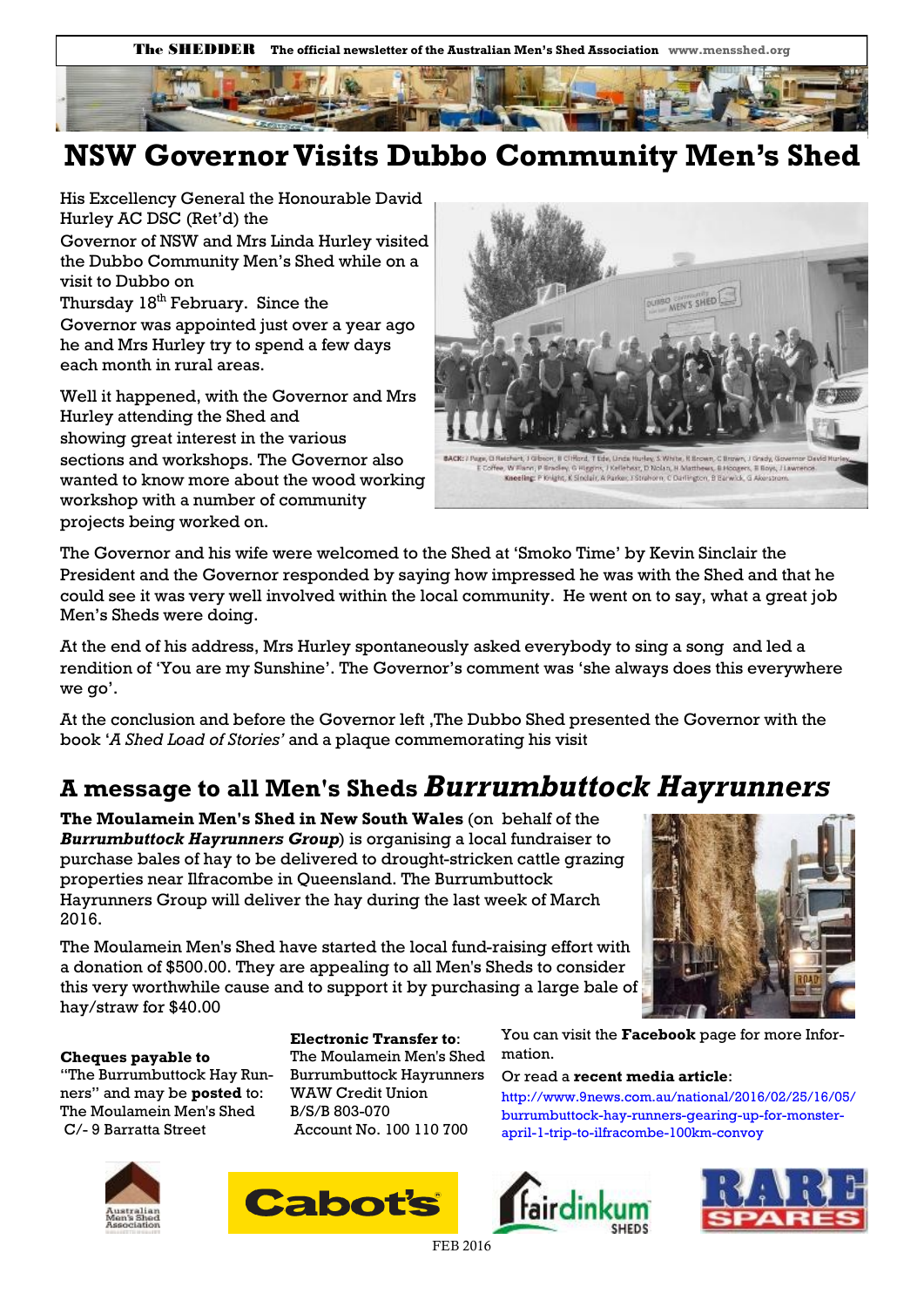The SHEDDER **The official newsletter of the Australian Men's Shed Association www.mensshed.org** 



## **It's serious men's business in Alice Springs with the opening of new Men's Shed**



Making feral turtle dove traps will be among the new initiatives on offer for men following the official opening of the Alice Springs Men's Shed.

Almost 200 people gathered at 47 Elder Street to take part in the event.

"It's about men being blokes and being part of our community," president Mal Crowley told the crowd before a chain was cut and the building declared open.

Gary Green from the Australian Men's Shed Association was first to notice the new facility's unique lectern, made from a wheelie bin. "This is real men's shed territory,"

Mr Green said. "When you stand at a bin, with the lid raised and that's your lectern for the day. That's what happens in men's sheds. Make do with what you've got."

Secretary Hunter Murray summed up the day saying the "real work" started now."We've got to have managers in place to open up two or three times a week and get people qualified for the machines they want to work on," Mr Murray said.

As for the sort of items that could now be built with the tools and manpower available, Mr Crowley had a few ideas up his sleeve. "We want to get back to building bindi boxes and toys, and we'll be making feral turtle dove traps and cane toad traps, just building stuff and fixing stuff," he said.

**TRAINING** 

Doing the opening honours with a pair of bolt cutters was Chief Minister Adam Giles who said the government would offer assistance to support the further purchase of tools.

"Men's social and emotional wellbeing is often forgotten, and a break out zone is pretty good. Anything we can do to invest in people's mental health early is a good thing," Mr Giles said.

## **Training videos come to The Men's Shed**

Training Snippets is a company based in Melbourne that produces safety videos and has them available for purchase via their online library or by subscription.<http://www.trainingsnippets.com.au/> Early in 2015, 'someone' from one of our Tasmanian Shed's rang Train-





Fast forward and, largely due to this initial contact and a meeting with David Helmers, The Australian Men's Shed Association formed a relationship with Training Snippets. The safety snippets to demonstrate the safety operation of various Power Tools are now completed.

The topics include: Angle Grinder ,Power Drill, Drill Press, Jigsaw, Air compressor, Circular Saw Training Snippets have made all of these Snippets **available free of charge** for Member Sheds to use – we want everyone to be safe! So, whoever that 'someone' is in Tasmania – thank you! Let us know who you are!The filming was conducted by Training Snippets in December last year at Hobsons Bay Men's Shed in North Altona with the assistance of the current President of the Shed, Ken Inglis as well as other members. Ken helped co ordinate the filming and provide access to the tools and location – thanks Ken! We will keep you posted about how and when you will be able to access these safety Snippets.







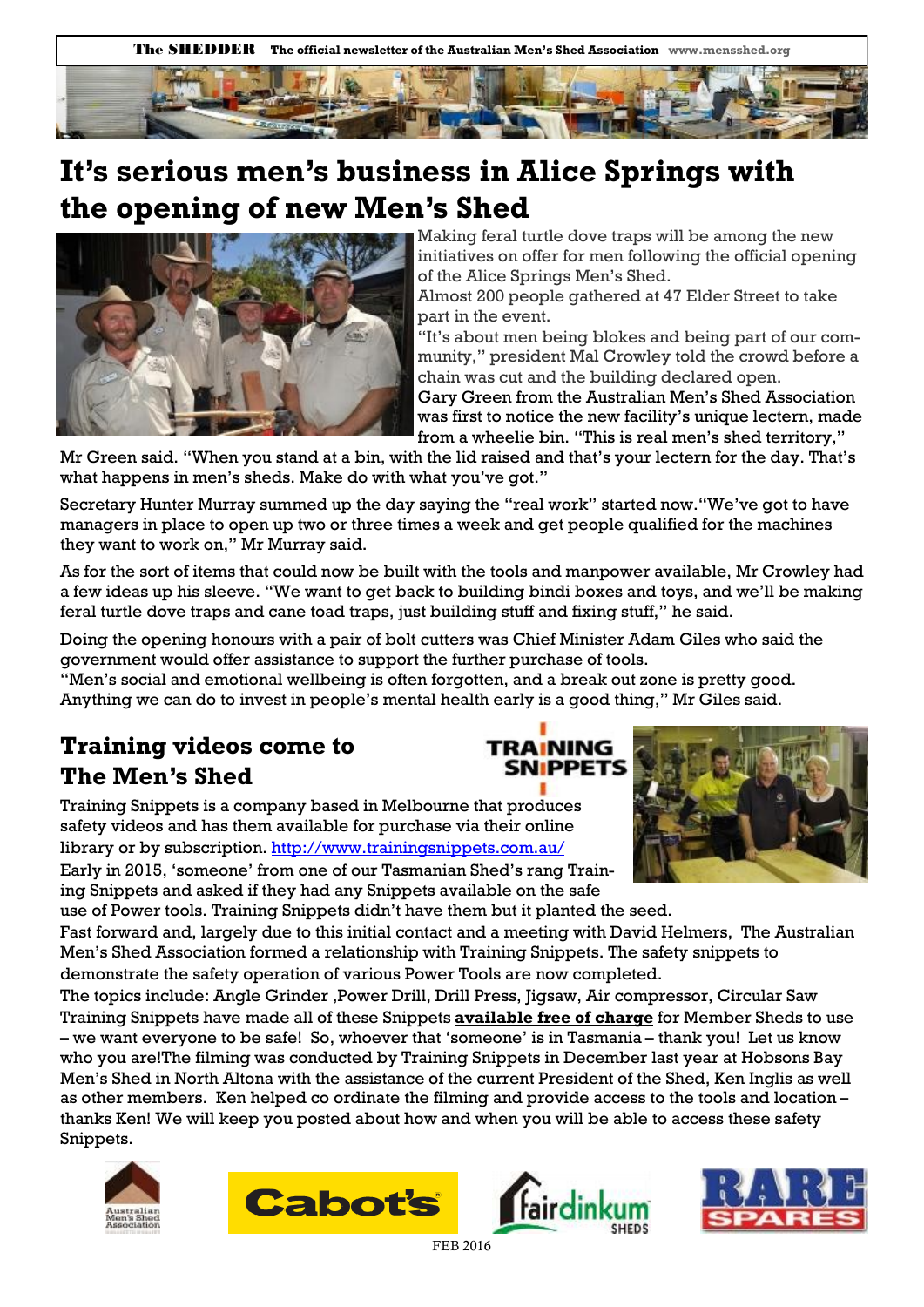



## **The Final Word from AMSA**

#### **The Australian Men's Shed Association Group Insurance Program**

The Final Word in this edition is a timely one with AMSA Level One Membership that is inclusive of subscription to the AMSA Group Insurance Scheme now due

As we have now passed the 28 February 2016 renewal date of the policy, we are urging those Sheds who have not completed the renewal process, to go ahead and do so as the automatic hold cover provisions for existing Sheds expires on the 28 March 2016.

Any existing participating Sheds who have not completed the AMSA Insurance Application process and finalised payment before the 28 March 2016, will no longer be covered by the AMSA Insurance Program.

The application can be accessed by clicking here: <https://www.surveymonkey.com/r/AMSAapp>. On completion, an invoice will be provided based on the member numbers you declare.

AMSA has also writing as we have become aware, along with our insurance broker, some Sheds are being offered other policies outside of the AMSA Insurance Program. The way this alternative is being promoted to Sheds beckons the question Why? The AMSA Scheme is run to give our Members the best possible coverage for their insurance needs. So why would you want to support another organization that does not support Mens Sheds in any way and why would anyone with an interest in Mens Sheds promote otherwise?

Whilst we believe competition is good in order to drive better terms and conditions, we want to remind you, we have been through this process on behalf of the membership and this is why AMSA is able to offer the breadth of coverage that the AMSA Insurance Program provides at such a competitive price.

#### **Why should we choose the AMSA Group Insurance Program?**

This program has been tailored for the Sheds and their unique situations. It is a *made to order*  package providing broad coverage for the things Shedders are likely to do and covers the risks that Shedders face.

AMSA adviser, Sean McDermott at Everest Risk Group Pty Ltd, has been working with AMSA as our Insurance Broker to the AMSA Insurance Program for close to 5 years. Sean has remained as our dedicated contact for the majority of this time; and, his working knowledge of the insurance program, and more importantly, what Shedders do, is second to none.

Everest Risk Group is a resource every Shed has access to, if they have questions about the covers afforded.

With this close working relationship, the insurers are well aware of the vast majority of activities taking place in a typical Shed.

Everest Risk Group have clearly defined to the insurers the agreed activities, in broad language, to give you certainty of what you are covered for.







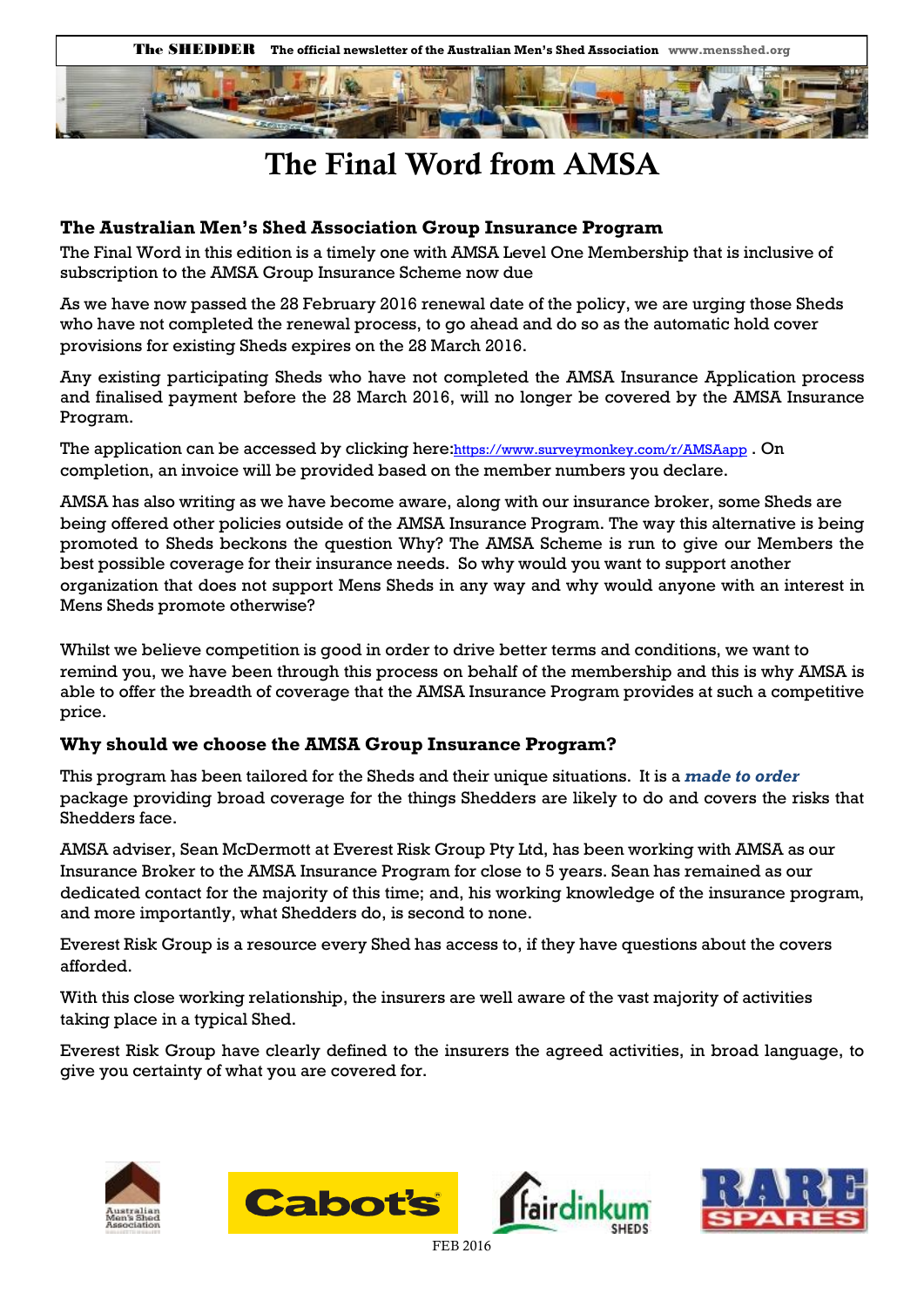

#### **We know of one particular company selling policies to Sheds which state that if an activity is not declared to them each year, your policy would not cover these activities. What if you failed to declare you make wood boxes for birds to nest; and, this caused an injury to a member of the public? You could very well find you are out in the cold without coverage!**

AMSA *understand*s the range of activities within a Shed, this is why *our* insurers' have agreed that if your activities fall within the 'Business Description' of the Public & Products Liability policy, there is no need for declarations at the start, or even, during the insurance year. We reinforce to the committee there are 19 agreed broadly defined activities providing the necessary coverage for Sheds.

#### **If you miss an activity; and a claim is declined, you may find the committee could be brought into unnecessary and uninsured litigation?**

The Australian Mens Shed Association is here for the Sheds, to help them become bigger and better by providing the resources to do so. These resources extend to the Insurance Program.

#### **HID D E N T RA P S OF OTHE R IN S U RA N C E PR OG RA MS**

If you are considering other policies, consider the true cost of the policy before proceeding.

Conducting a simple cost comparison is the easiest exercise a committee can do; however, cost alone should not be the only consideration.

If you look clearly at some of the alternative policies you are being offered, you may be surprised to note some of the following differences:

- 1. Excesses paid at the time of claim are higher
- 2. Cover arranged not tailored for a Shed or its activities (as mentioned, there are 19 agreed activities automatically covered under our Insurance Program).
- 3. Building may not be automatically covered and may have separate premiums payable
- 4. Voluntary Workers Personal Accident benefits lower and may exclude cover for older members.
- 5. Provision of Management Liability cover rather than Association Liability Management Liability is designed for "Pty Ltd" company structures which may leave gaps in coverage as it is not specifically designed for "Not for Profit" organisations.

As an example, we are aware of an Industrial Special Risks policy being provided by an alternative. This policy **does not** automatically cover the building where you own it or are responsible to insure. It also has a higher excess of \$1,000 for all claims; whereas ours, is \$500 rising to \$1,000 for burglary.

#### **The Public & Product Liability policy being offered by the alternative has a whopping \$5,000 excess! We aren't aware of many Sheds out there who have a spare \$5,000 lying about to pay an excess for a Public Liability claim.**

The Public & Products Liability policy offered by Everest Risk Group has an excess 10 x **less** at \$500.

Don't forget, as a committee of a Shed, you should be afforded certain protections by an Association Liability policy, with excesses you can afford.







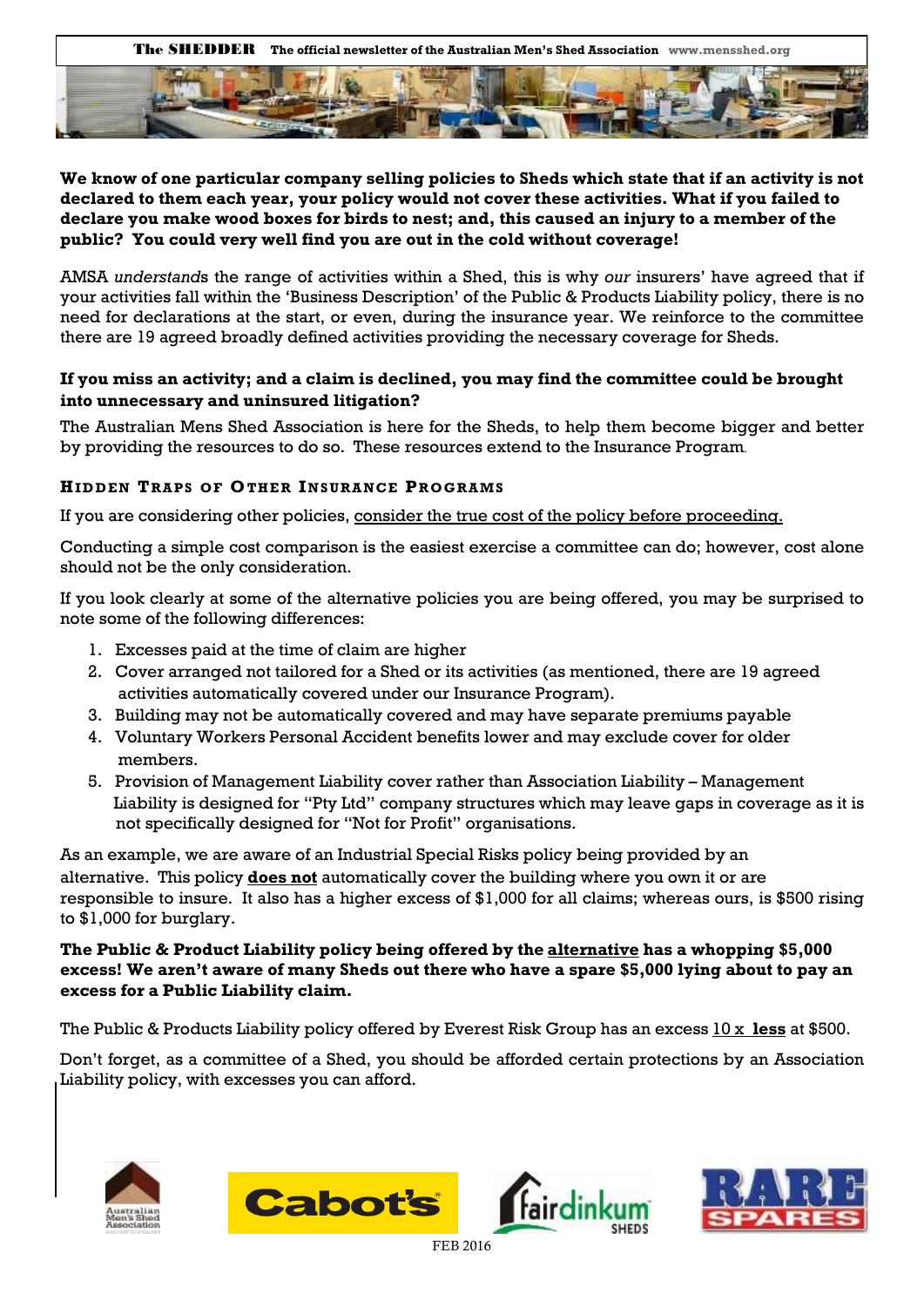

#### **Key Lessons**

The AMSA Insurance Program is a made to order set of policies designed for Sheds & Shedders Australia wide. The key message is:

- Everest Risk Group only provides this program to members of AMSA. It is not a generic program that any not for profit or other organisation can subscribe to.
- Understand the true cost of what you are buying
- Remember, we are able to obtain these policies from Everest Risk Group by leveraging the buying power of the members. There is strength in numbers.
- Each year, we, along with Everest Risk Group, look at ways at enhancing what we are able to offer. The more Sheds in the Program enhances our position.
- As a member of AMSA & the Insurance Program, you have access to Everest Risk Group to obtain other insurances if needed along with risk management advice for your specific situation.
- You have access to an expert in the AMSA Insurance Program. Someone who is there to help you when you need help.
- If you have a claim which goes wrong with another provider*, we won't be able to help* you through the process as we aren't privy to the insurances you have arranged outside our Insurance Program.

 The costs and coverage available under our Insurance Program will only be influenced by the needs of Shedders nationwide

For further information about the AMSA Insurance Program, we encourage Shedders to read the "Frequently Asked Question" quide available by clicking [here o](http://everestrg.com.au/wp-content/uploads/2016/01/ERG-Frequently-Asked-Questions-V2.0.pdf)r going to the Everest website [www.everestrg.com.au](http://www.everestrg.com.au/)

This document details in easy to understand language the benefits of our Insurance Program and should provide the committee the confidence the Insurance Program we have arranged on your behalf is covering your Sheds needs.